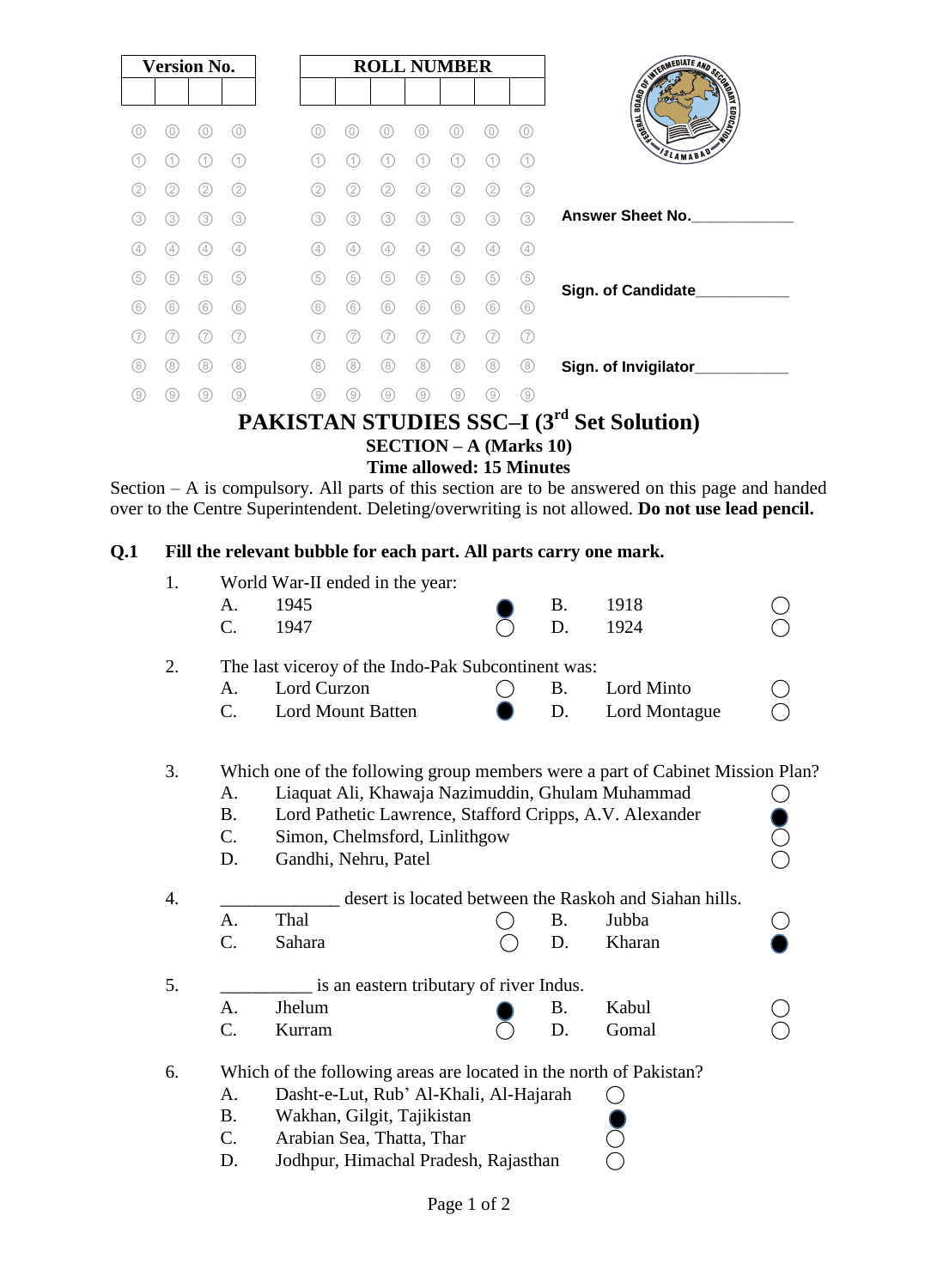| 7. | and Urdu were recognized as the official languages of Pakistan in                  |         |  |           |         |  |  |  |  |  |
|----|------------------------------------------------------------------------------------|---------|--|-----------|---------|--|--|--|--|--|
|    | 1956 Constitution.                                                                 |         |  |           |         |  |  |  |  |  |
|    | A.                                                                                 | Punjabi |  | <b>B.</b> | Pushto  |  |  |  |  |  |
|    | $\mathbf{C}$ .                                                                     | Bengali |  | D.        | Balochi |  |  |  |  |  |
| 8. | Objectives Resolution was passed in the year:                                      |         |  |           |         |  |  |  |  |  |
|    | A.                                                                                 | 1946    |  | <b>B.</b> | 1947    |  |  |  |  |  |
|    | C.                                                                                 | 1948    |  | D.        | 1949    |  |  |  |  |  |
| 9. | Which one of the following is known as Presidential Constitution in the history of |         |  |           |         |  |  |  |  |  |
|    | Pakistan?                                                                          |         |  |           |         |  |  |  |  |  |
|    | A.                                                                                 | 1956    |  | <b>B.</b> | 1962    |  |  |  |  |  |
|    |                                                                                    | 1973    |  | D.        | 1985    |  |  |  |  |  |

\_\_\_\_\_\_\_\_\_\_

- 10. Which one of the following is a hero of 1965 war?
	- A. M.M. Alam
	-
	- A. M.M. Alam<br>
	B. Lalak Jan<br>
	C. Rashid Minhas
	- C. Rashid Minhas  $\bigcirc$ <br>D. Raja Muhammad Sarwar  $\bigcirc$ Raja Muhammad Sarwar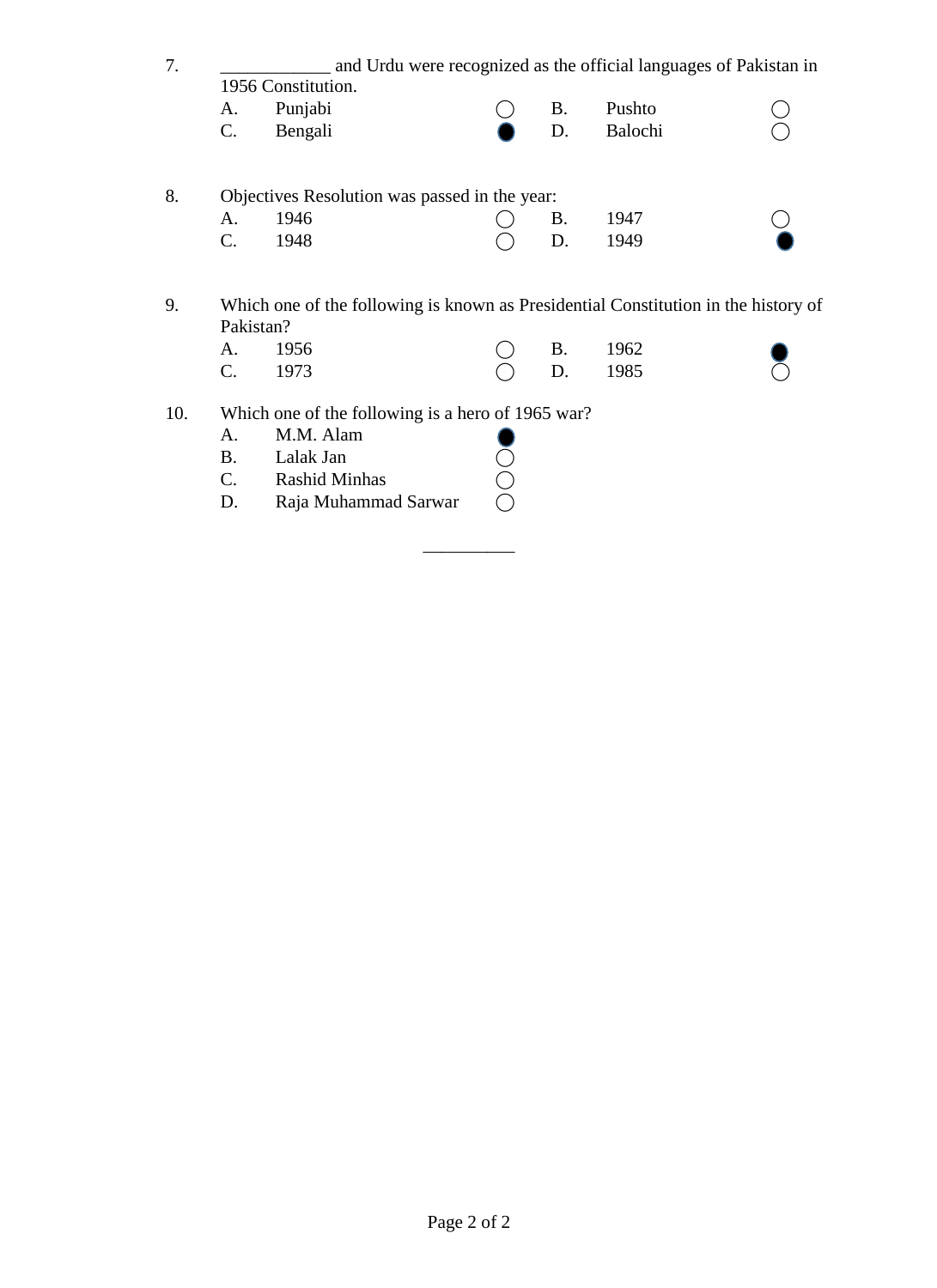

Federal Board SSC-I Examination Pakistan Studies Model Question Paper (Curriculum 2006)

## Time allowed: 2.15 hours Total Marks: 40

Note: Answer any eight parts from Section 'B' and attempt any two questions from Section 'C' on the separately provided answer book. Write your answers neatly and legibly.

# **SOLUTION SECTION – B** (Marks 24)

**Q.2** Attempt any **EIGHT** parts from the following. All parts carry equal marks.

 $(8 \times 3 = 24)$ 

i. When did Quaid-e-Azam Muhammad Ali Jinnah present his famous Fourteen Points? State any two of them.

**Answer:** Quaid-e-Azam Muhammad Ali Jinnah presented his famous 14 points in 1929. Two of the most important demands among these 14 points are as follows:

- 1. The right of separate electorate for Muslims.
- 2. Federal form of government.
- ii. What was the fate of Sirajuddaula, Sultan Fateh Ali tipu and Bahadur shah Zafar in the reign of British?

**Answer:** The East India Company had started its operations as a trading company, but it"s conspiracies against the Indian rulers soon revealed its political ambitions.

Nawab Sirajuddaula of Bengal was martyred in 1757 and Sultan Fateh Ali Tipu of Mysore was martyred by British in 1799.The British deposed the last Mughal emperor Bahadur shah Zafar arrested him and sent him to Rangoon.

iii. What do you know about C.R. formula? State at least two points.

**Answer:** Chakravarti Raj Gopal Acharia was a leader of All Indian National Congress. Gandhi and Rajgopal Acharya planned a conspiracy to trap Quaid-e-Azam. They planned a formula in March 1944. This formula is known as CR formula. Some of the main points of C.R Formula were as under:

- 1. The transfer of population if any would be absolutely on a voluntary basis.
- 2. The terms of the binding will be applicable only in case of full transfer of power by Britain to government of India.
- iv. What was the difference between the manifestoes of Congress and Muslim League during the General Elections of 1945-46?

**Answer:** It was the manifesto of Congress that South Asia will be liberated as a single unit. No scheme of partition will be acceptable to them. Congress claimed itself to be the representative of all the communities of India and that the Muslims also agree to the view point of the Congress.

On the other hand Quaid-e-Azam Muhammad Ali Jinnah affirmed that the general elections will prove plebiscite regarding Pakistan. If the Muslims stood with the Muslim League it meant they wanted Pakistan. Otherwise the demand for a separate home land should be considered as rejected.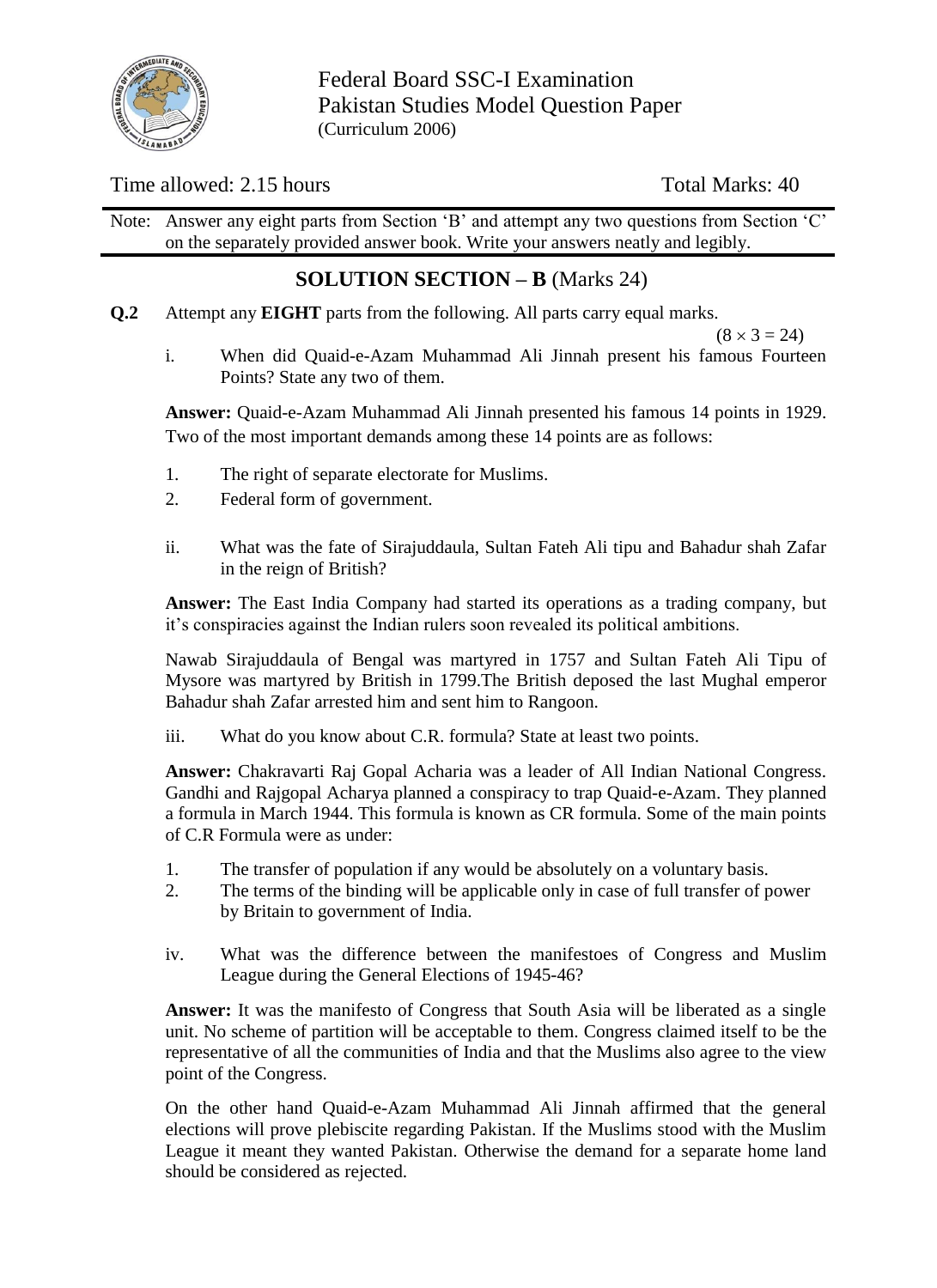v. Why Rowlatt Act is known as a "Black Law"? What was Quaid-e-Azam"s reaction on it?

**Answer:** In1919 Sir Sydney Rowlatt got an act passed. In this act, administration was given unlimited powers and the civil rights were trodden upon. It was named as the Rowlatt act. It was a black law.

Quaid-e-Azam Muhammad Ali Jinnah raised his voice against it. He wrote to the viceroy Lord Chelmsford," In my opinion, the government that passes or sanctions such a law in times of peace forfeits its claim to be called a civilized government".

vi. Why Pakistan Resolution is considered "the most important milestone in the creation of Pakistan"? State at least two main points to justify your answer.

**Answer:** Pakistan resolution is the most important milestone in the creation of Pakistan as it accelerated the pace of freedom movement and gave new energy and courage to the Muslims who gathered around Quaid-e Azam Muhammad Ali Jinnah for struggle for freedom.

vii. What are air pollutants? Write four examples as well.

**Answer:** Gases and those suspended particles in the air which adversely affect human beings and animals are known as air pollutants.

#### **EXAMPLES OF AIR POLLUTANTS:**

- i. Oil and fuel combustion in motor vehicles and factories, furnaces, homes etc.
- ii. Brick Kilns.
- iii. Radiations emitted from high tension electric wires.
- iv. Pollen grains.
- viii. Climate of plain areas of Pakistan is intense. How this intensity is beneficial? State three points only.

**Answer:** There is intensity in climate of the plain areas of Pakistan. It is beneficial in many ways:

- 1. Different kinds of crops, vegetables and fruits grow in this type of climate.
- 2. Rivers bring soil along with them so these areas are very fertile.
- 3. As the income of the people living in this area depends on agriculture so the economic condition of the inhabitants is comparatively better and they enjoy better economic circumstances.
- ix. Who was Cyril Radcliffe? Which injustices he did to Pakistan?

**Answer:** For the purpose of demarcating the boundaries between the two newly created states of India and Pakistan a boundary commission was formed with Cyril Radcliffe as its head.

Radcliffe unjustly deprived Pakistan of some important areas. Three of the tehsils of Gurdaspur District i.e Gurdaspur, Pathankot and Batala:Zira, the Tehsil of Ferozepur and some other areas comprised of an overwhelming majority of population of the Muslims were handed over to India.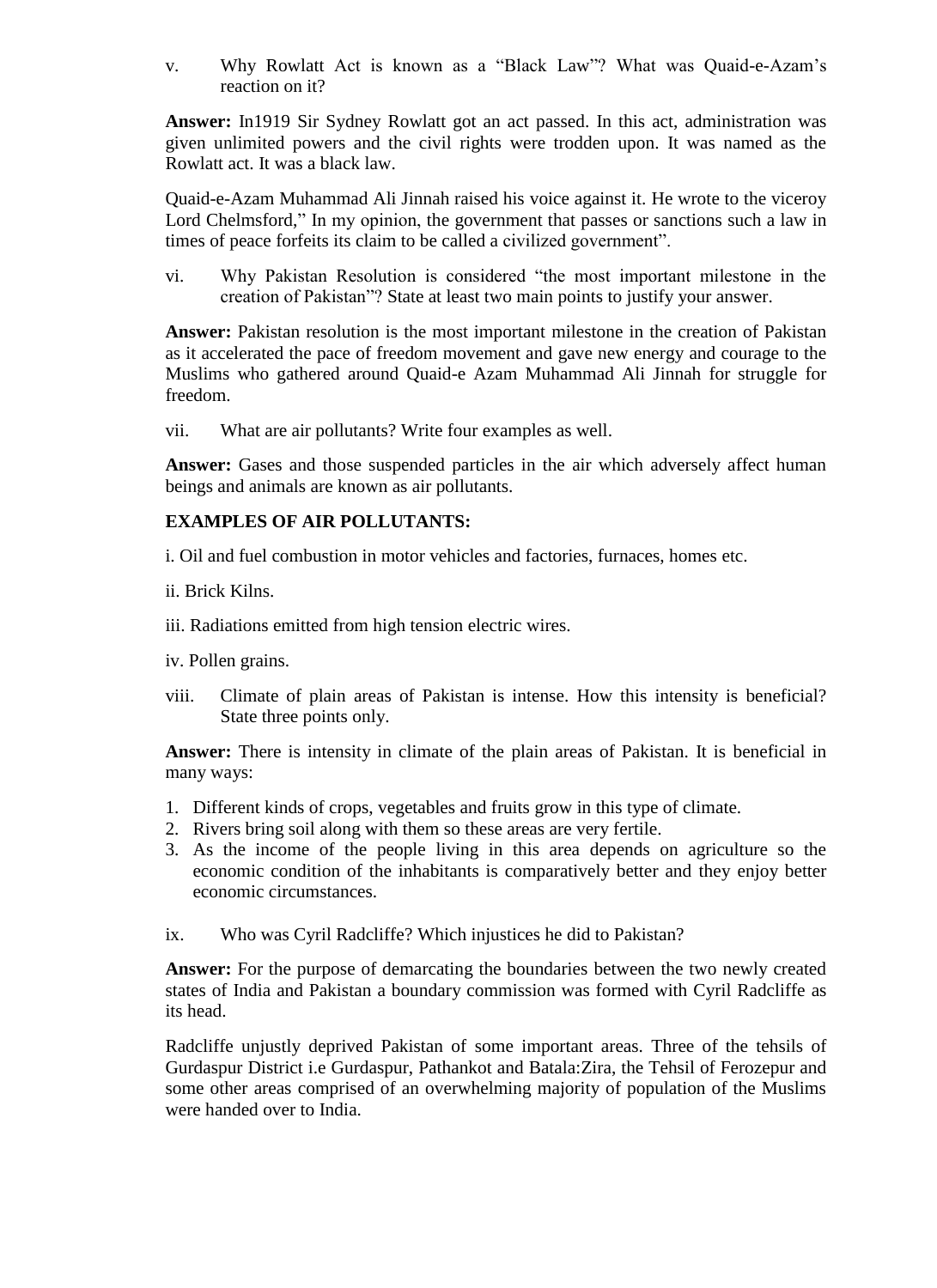x. Write Quaid-e-Azam Muhammad Ali Jinnah"s role as the first Governor General of Pakistan. Write any three points.

**Answer:** 1. The rehabilitation of refugees was a problem of enormous magnitude for a newly created and crippled state like Pakistan. The problem was managed excellently under the able guidance of Quaid-e-Azam Muhammad Ali Jinnah.

2. The Quaid-e-Azam Muhammad Ali Jinnah instituted the Federal Court as the first step towards establishment of a national judicial system.

- 3. He launched civil services and made Pakistan Civil Services Academy.
- xi. Write any three objectives of Second Five Year Plan (1960-65).

Answer: The main objectives and targets of second 5 year plan were:

- 1. To attain an increase in national income by 24%.
- 2. To provide the opportunities of employment to 2.5 million people.
- 3. To increase the industrial production of cottage and small scale industries up to 25%.

# **SECTION – C(Marks 16)**

- **Note:** Attempt any **TWO** questions. All questions carry equal marks. ( $2 \times 8 = 16$ )
- **Q.3** Why Allama Iqbal considered Islamic State necessary for the implementation of Islamic laws. Narrate his four pronouncements (at least) to show his vision about Pakistan Ideology.

**Answer:** Iqbal's struggle for the cause of the Muslim nation in India, his revolutionary poetry

and his philosophy of action and sustained effort made him the beloved leader of the Indian Muslims. Following are the salient points of Iqbal"s philosophy of Muslim Nationhood.

Iqbal believed that if the nations of India remain constantly at war with each other, they will destroy their entire cultural heritage. Economic conditions of their people will deteriorate to an unimaginable extent and they will not be able to find an honourable place in the community of nations. Later developments testified that Iqbal"s apprehensions were right. In his famous presidential address delivered in 1930 at the Muslim League session held at Allahabad Iqbal said:

"The formation of a consolidated Muslim North West Indian state appears to be the final destiny of the Muslims at least of North West India."

Iqbal outlined two basic principles of an Islamic constitution in the following words:

a) "The law of Almighty Allah is absolutely supreme. Authority except an interpreter of the law has no place in the social structure of Islam."

b) All the members of the community have a right of being dealt with on the basis of absolute equality.

Iqbal believed that scholars of a Muslim society should, on the basis of their enlightened judgements, solve the problems arising in the modern age in the light of the Quran and Sunnah. Iqbal suggests that:

 "The only course open to us is to approach modern knowledge with a respect but independent attitude and to appreciate the teachings of Islam in the light of this knowledge, even though we may be led to differ with those who have gone before us".

Iqbal had always rejected the Congress notion of secular nationalism, on this some critics blamed Iqbal of being unpatriotic; repudiating this he said:

"Nationalism in the sense of love of one's country and even to die for its honour is a part of the Muslim"s faith. It comes into conflict with Islam only when it begins to play the role of political concepts and aims to be a principle of human solidarity."

Iqbal said that the force that binds Muslim nation hood into a unity was not based on colour, race or geography; it was based on faith and Iman. He said: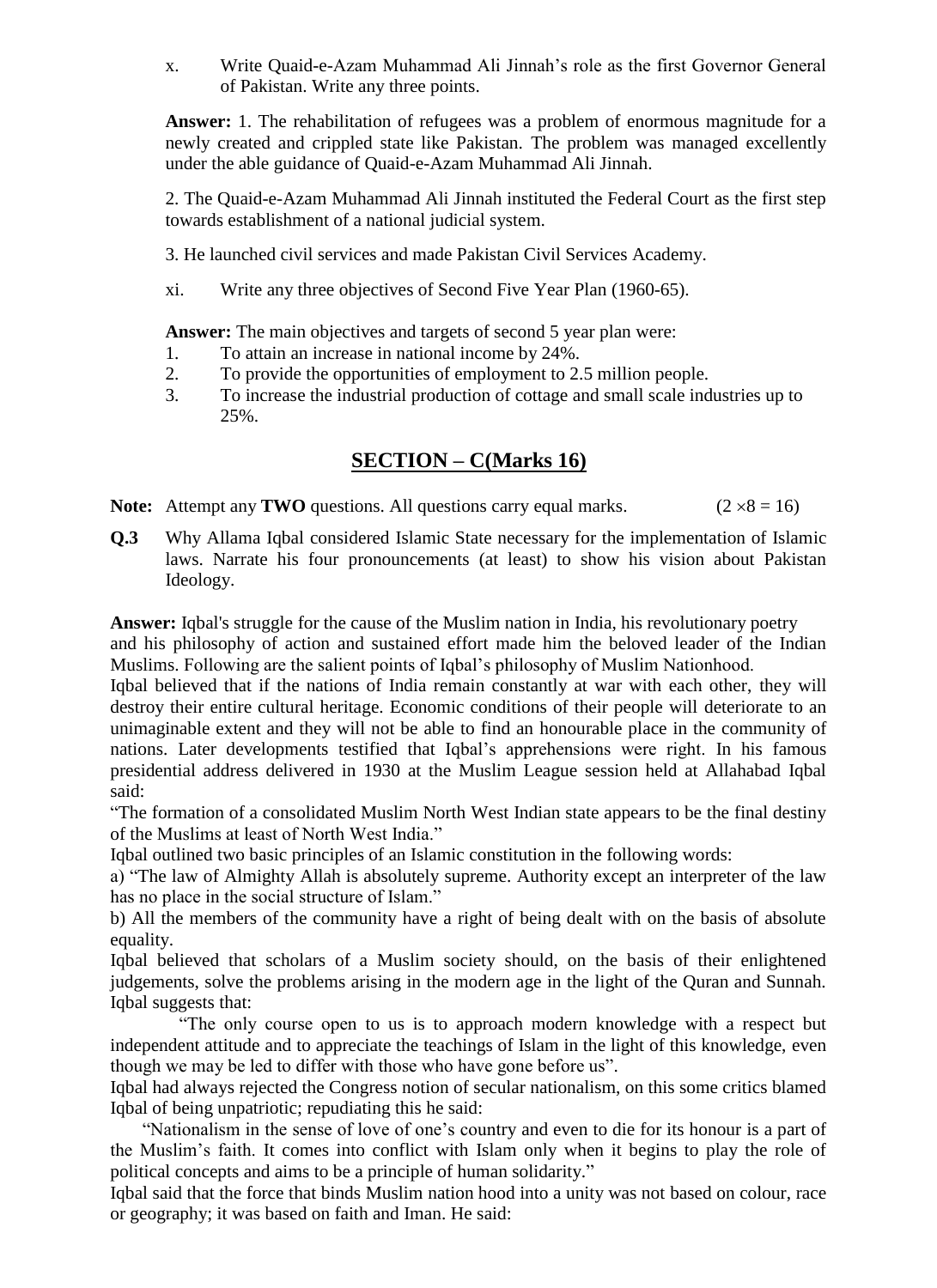"Islam is something more than a creed; it is also a community, a nation. The membership of Islam as a community is not determined by birth."

**Q.4** Give a detailed analysis of Northern and North Western Mountain Ranges of Pakistan.

#### **Answer: THE NORTHERN MOUNTAINS:**

Himalayas and Karakoram mountain ranges form the northern mountains of Pakistan.

### **HIMALAYAN MOUNTAINS:**

World"s highest mountain range Himalaya is located in the north of Pakistan. Mountains of this range form a 2700 km long natural border in the Northern region of South Asia. Himalaya range runs in East West direction forming a gigantic bow. Winter sustains from 6 to 8 months in this area.

- The range is further divided into three sub ranges.
- The Shiwalik Range
- The Pir Panjal Range
- The Central Himalayas

Murree and Hazara are a part of the Pir Panjal mountain range. Throughout the winter season the peaks remain snowcapped. Abundant vegetation and forests add to the scenic beauty and can provide good source of foreign exchange earnings by developing tourism on international standards.

Nanga Parbat is the highest and most famous peak of the central Himalaya range. Beautiful Kashmir valley is located between the Pir Panjal and greater Himalaya ranges.

### **THE KARAKORAM MOUNTAINS:**

Karakoram Range located in the north of the central Himalayas, includes some parts of Northern Kashmir and Gilgit. Average altitude of the Karakoram mountains is 7000 m.

This range extends 400 km from Hunza to Shayok. World second highest mountain peak and a great tourist and mountaineers attraction the Mount Godwin Austin commonly known as K2 lies in this range. Major part of the Pakistan's natural and man-made forest is found in this area, these forest are a good source of firewood and timber. People in the Northern areas wear heavy dress, outdoor games like goat killing (buzz kushi) golf and Polo are played only in specific seasons and in the areas where playgrounds are available.

During winters people spend most of the time within their homes, in some areas people migrate to plains to earn a living. Due to exquisite scenic beauty and extremely pleasant weather the northern areas of Pakistan offer a number of attractions for the tourists e.g. Murree, Ayubia , Nathia Gali, Abbottabad, Shugran, Naran,Kalam and the valleys of Hunza and Chitral.

### **THE NORTH WESTERN MOUNTAINS:**

It includes the Hindu Kush mountain range. The Hindu Kush mountain range constitutes the main range of the Western border mountains. Most of these ranges are located in Afghanistan. In Pakistan territory they send off a number of branches South towards Chitral, Sir and Swat. Trich Mir speak in the north is the highest peak of the range (about 7700 meters). These peaks remain snowcapped throughout the year. The height decreases south words in Mohmand territory and Malakand Hills to only 1500 meters. South of the river Kabul, the north south strike changes to the west east aligned safed koh range.

**Q.5** Which system was announced by General Muhammad Yahya Khan for General Elections in 1970? State its seven features at least.

#### **Answer: LEGAL FRAMEWORK ORDER (1970):**

General Mohammad Yahya Khan, the president of Islamic Republic of Pakistan announced a legal Framework order to hold general elections in 1970.

The salient features of this LFO are as under:

1. The National Assembly would be elected for tenure of 5 years. It would be composed of 300 seats.